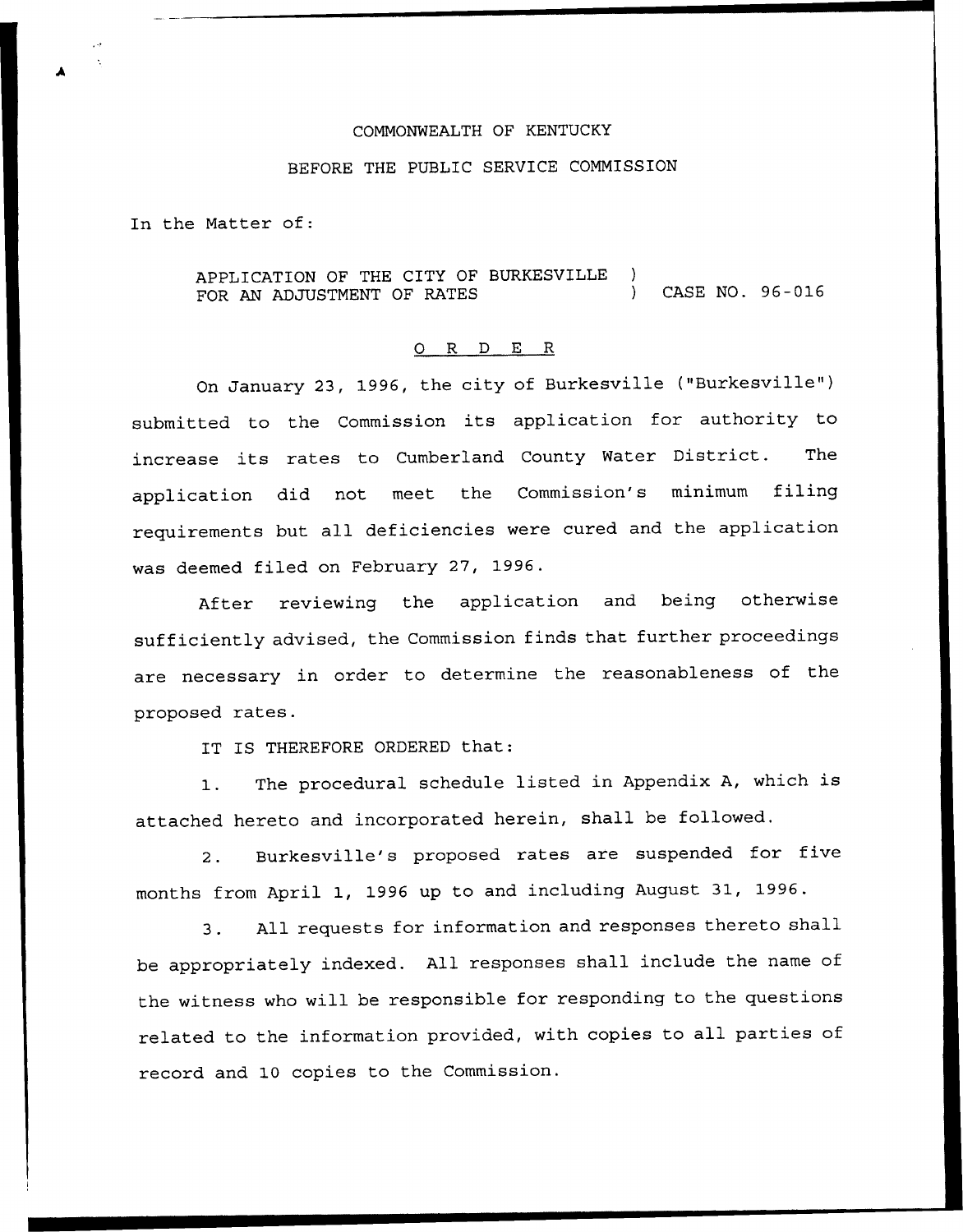4. Burkesville shall give notice of the hearing in accordance with the provisions set out in 807 KAR 5:011, Section 8(5). At the time publication is requested, Burkesville shall forward a duplicate of the notice and request to the Commission.

5. Motions for extensions of time with respect to the schedule herein shall be made in writing and will be granted only upon a showing of compelling reasons.

6. Nothing contained herein shall prevent the Commission from entering further Orders in this matter.

Done at Frankfort, Kentucky, this 4th day of Narch, 1996.

PUBLIC SERVICE COMMISSION

For the Commission

ATTEST:

Executive Director